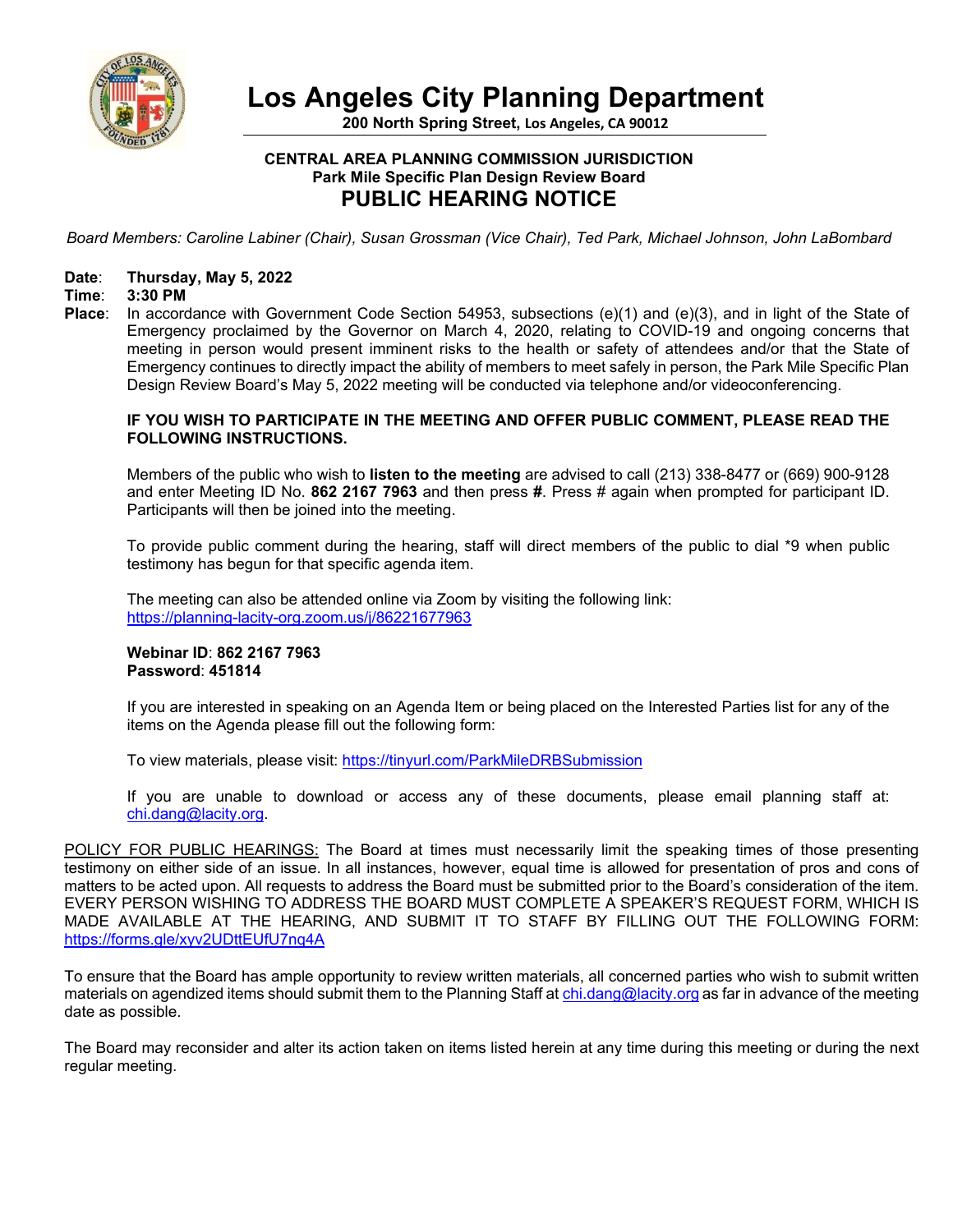# *AGENDA*

- 1. Call to Order.
- 2. Review of Agenda. (Note: Agenda items may be heard out of the order listed.)
- 3. Board Action Item(s):
	- 1. Pursuant to Government Code Section 54953(e)(1)(B)-(C), determination that due to COVID-19 State of Emergency, meeting in person would present imminent risks to the health or safety of attendees, and possible Park Mile Specific Plan Design Review Board action. Adopt the following resolution found **[here](https://drive.google.com/file/d/1r_ybVpJX6ovjGbnkyrxUnen08hmRXrI8/view?usp=sharing)** or at **[https://tinyurl.com/ParkMileDRBSubmission.](https://tinyurl.com/ParkMileDRBSubmission)**

# **PUBLIC HEARING Case Nos. ZA-2019-2192-ZAD-DRB-SPP & DIR-2021-6475-DRB-SPP-HCA**

## 2. **4600 – 4680 W. Wilshire Boulevard (706-720 Rimpau Boulevard; 710-727 Mullen Avenue; 711-717 Muirfield Road; 4617 8th Street)**

A Project Permit Compliance (SPP) and Design Review Board (DRB) for two Blocks: A and B. For the purposes of this project Block A is bounded by Wilshire Boulevard to the north, Rimpau Boulevard to the west, 8th Street to the south, and Mullen Avenue to the east. Block B is bounded by Wilshire Boulevard to the north, Mullen Avenue to the west, Muirfield Road to the east, and 8th Street to the south.

- a. Case No. ZA-2019-2192-ZAD-DRB-SPP (Block A) is an Adaptive Reuse, subdivision, and change of use of the existing Farmers Building's offices into 65 residential condominium units and an approximately 62,152 square-foot air space office unit of above a one-level subterranean parking garage. The existing façade of the Farmers Building will be maintained and no additional floor area is proposed. Block A will provide 234 vehicular parking spaces located within the one-level subterranean parking garage and existing surface parking lot. The subdivision request is not being considered under the SPP/DRB case, as it is being considered as part of a separate entitlement.
- b. Case No. DIR-2021-6475-DRB-SPP-HCA (Block B) is a small lot subdivision for the construction, use, and maintenance of ten (10) three-story single family small lot homes comprising of two detached units and four (4) duplex unit "Rowhomes" in the CR(PkM) zone and six (6) two-story small lot homes in the RD3 zone, for a total of 16 small lot homes. The project proposes attached two-car garages for each unit and eight (8) guest parking spaces for a total of 40 on-site parking spaces. The project proposes to remove a total of 52 non-protected trees from the project site and provide 104 trees on Block B. The subdivision request is not being considered under the SPP/DRB case, as it is being considered as part of a separate entitlement.

**Related Cases:** Block A: VTT-73895, DIR-2019-2192-DRB-SPP-DI-SPR-P Block B: VTT-73894-SL **Applicant/Owner:** Mullen Wilshire Blvd. (LA) Owner, LLC **Representative:** Michael Gonzalez, Gonzales Law Group, APC

- 4. Public Comment Period.
- 5. Staff / Board Communication.
- 6. Miscellaneous: Next Scheduled Meeting is **May 19, 2022**. Cancellation may occur due to the lack of agenda items to review.
- 7. Adjourn.

**Contact Information:** 

# **GENERAL INFORMATION**

Fifth Council District Office Dylan Sittig Planning Deputy (213) 978-1197 [dylan.sittig@lacity.org](mailto:dylan.sittig@lacity.org)

Thirteenth Council District Office Craig Bullock Planning Director (213) 473-7569 [craig.bullock@lacity.org](mailto:craig.bullock@lacity.org)

Department of City Planning Central Project Planning 200 N. Spring St., Room 621 Los Angeles, CA 90012 Chi Dang (213) 978-1307 [chi.dang@lacity.org](mailto:adrineh.melkonian@lacity.org) Internet:https://planning.lacity.org/about/ commissionsboards-hearings (Click on *Boards -> Park Mile*)

*Puede obtener información en Español acerca de esta junta llamando al (213) 978-1300*